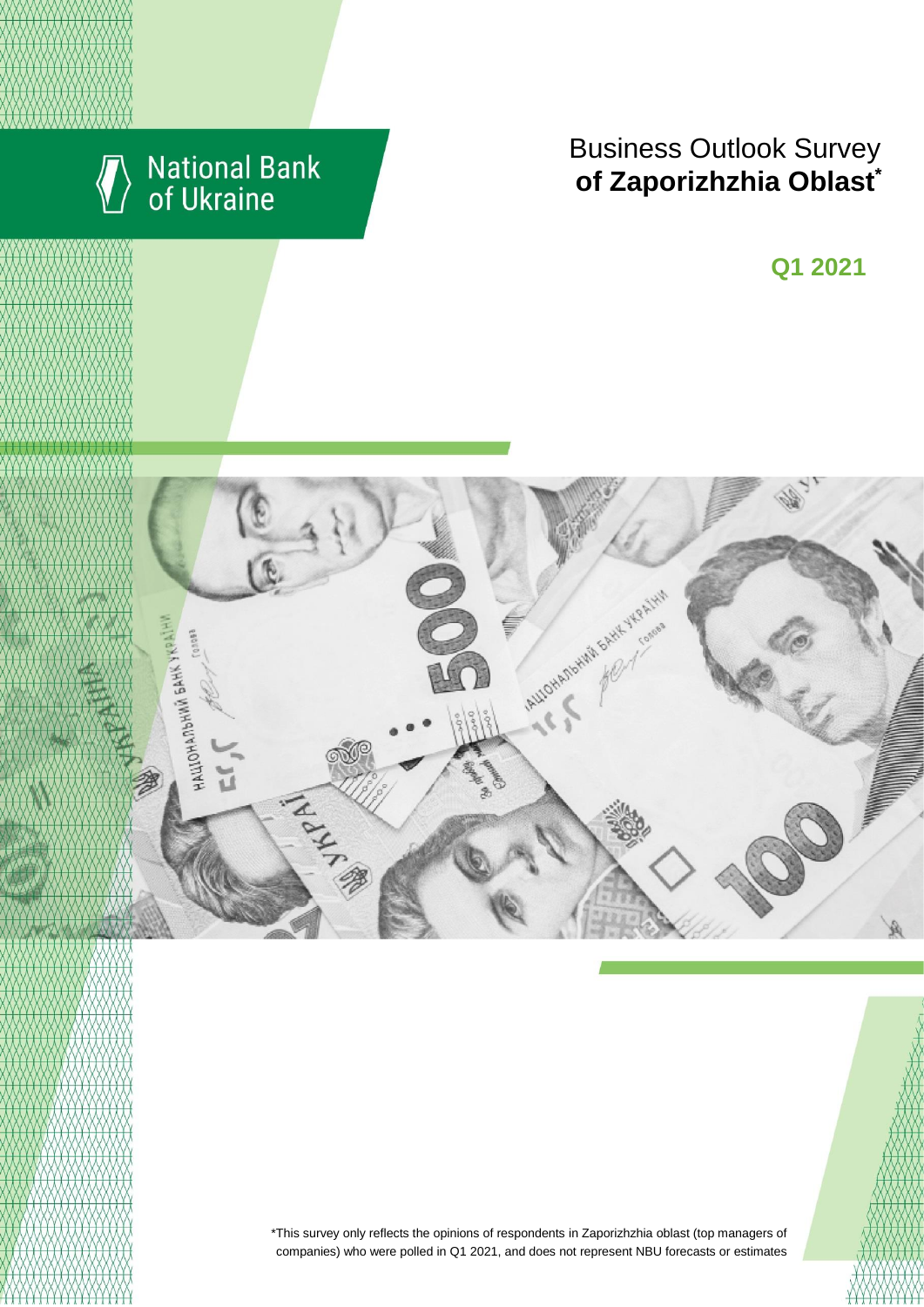**A survey of companies carried out in Zaporizhia oblast in Q1 2021 showed that respondents expected that the output of Ukrainian goods and services would return to growth over the next 12 months. They had positive expectations for the performance of their companies.** Respondents expected that inflation would continue to increase. Depreciation expectations weakened.

**The top managers of companies expected that over the next 12 months:**

- **the output of Ukrainian goods and services would grow** for the first time since Q2 2020: the balance of expectations was 7.4% compared with (-50.0%) in Q4 2020 (Figure 1) and 5.6% across Ukraine
- **prices for consumer goods and services would continue to rise**: 59.3% of respondents expected that the inflation rate would be higher than 7.5% (compared with 53.6% in the previous quarter and 50.7% across Ukraine). Respondents referred to production costs, the exchange rate and household income as the **main inflation drivers** (Figure 2)
- **the domestic currency would depreciate at a slower pace:** 74.1% of respondents expected the hryvnia to weaken against the US dollar compared with 89.3% in the previous quarter and 74.4% across Ukraine
- **the financial and economic standings of their companies would improve:** the balance of expectations was 7.7% compared with 3.8% in the previous quarter and 12.7% across Ukraine (see Table)
- **total sales would increase**: the balance of responses was 11.5% (compared to (-11.1%) in Q4 2020) (see Table). External sales were expected to increase too, the balance of responses being 14.3% (compared to 0.0% in Q4 2020). Overall, the balances of responses across Ukraine were 18.0% and 14.9% respectively
- **the growth in investment** both in construction and in machinery, equipment, and tools **would increase moderately:**  the balances of responses were 3.8% for each (compared with 0.0% and 14.8% in Q4 2020). Across Ukraine the balances of responses were 1.4% and 11.7% respectively
- **staff numbers at their companies would decrease**: the balance of responses was (-3.7%) compared with 3.6% in the previous quarter. Across Ukraine staff numbers were expected to decrease slightly (-1.9%) (Figure 4)
- **purchase prices would rise at a faster pace** (the balance of responses was 96.3%) **than selling prices** (the balance of responses was 55.6%) compared with 89.3% and 51.9% respectively in the previous quarter (Figure 6). Raw material and supplies prices, wage costs, and energy prices were cited as the main selling price drivers (Figure 7)
- **per-unit production costs** and **wage costs per staff member would grow at a faster pace:** the balances of responses were 74.1% and 81.5% respectively (compared with 50.0% and 63.0% in Q4 2020) (Figures 4 and 6).

Respondents referred to high raw material and supplies prices, energy prices, a lack of working assets and insufficient demand as **the main drags on the ability of their companies to boost production** (Figure 5).

Respondents expected **a significant increase in their borrowing needs** in the near future (Figure 8). The companies that planned to take out corporate loans usually opted for domestic currency ones. Respondents said that lending conditions had tightened (Figure 9). High loan rates were cited as the main factor that deterred companies from taking out loans (Figure 10).

A total of **96.0% of respondents** said that **they had encountered no difficulties in effecting transactions with funds deposited in bank accounts** (97.5% across Ukraine).

**Assessments of financial and economic standings as of the time of the survey** (Figure 3)

- **Respondents assessed their current financial and economic standings as bad**: the balance of responses was (-28.0%) compared with (-23.1%) in the previous quarter and (-0.7%) across Ukraine.
- **Finished goods stocks had decreased and were assessed at a level lower than the normal one**: the balance of responses was (-16.7%) compared with (-22.2%) in Q4 2020.
- **Spare production capacity had increased**. Companies had a sufficient amount of unutilized production capacity to meet any unexpected rise in demand: the balance of responses was 3.8% (compared with (-14.8%) in Q4 2020).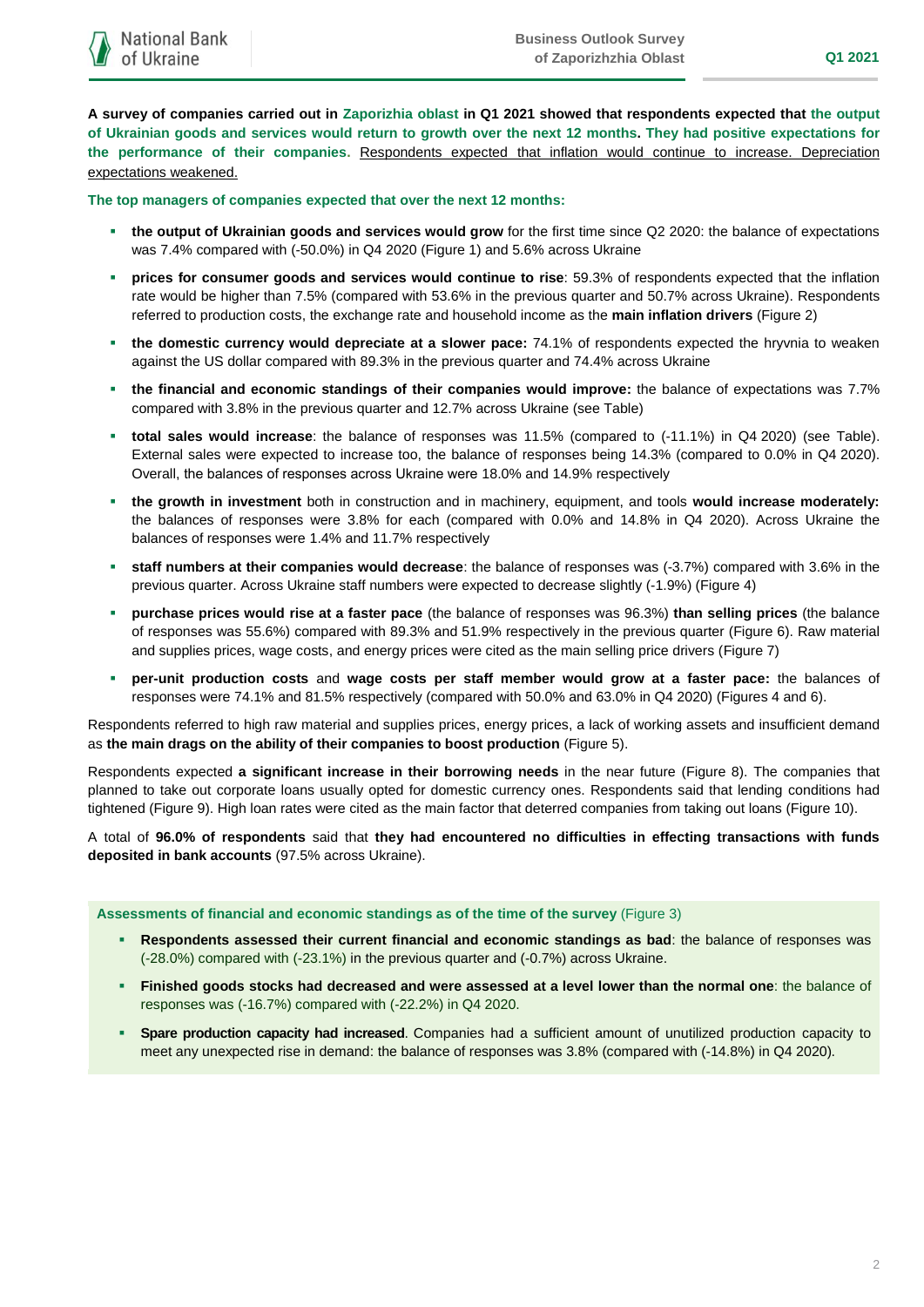### **Survey Details1,2**



- **Period: 3 February through 1 March 2021.**
- A total of 27 companies were polled.
- A representative sample was generated on the basis of the following economic activities: agriculture and the manufacturing industry.

### **Business Outlook Index for Next 12 Months in Terms of Oblasts<sup>3</sup> , %**



\*a quartile is the value of the BOI where an ordered sample is divided into four equal-sized subgroups

\*\*a median is the value of the BOI in the middle of an ordered sampled where the sample is divided into two equal-sized subgroups

|  | Table. The Business Outlook Index of Companies in Zaporizhzhia Oblast and Its Components |  |  |  |
|--|------------------------------------------------------------------------------------------|--|--|--|
|  |                                                                                          |  |  |  |

| <b>Expectations over next 12 months for</b>   | <b>Balances of responses, %</b> |                               |         |         |        |  |  |
|-----------------------------------------------|---------------------------------|-------------------------------|---------|---------|--------|--|--|
|                                               | Q1 20                           | Q <sub>2</sub> 2 <sub>0</sub> | Q3 20   | Q4 20   | Q1 21  |  |  |
| Financial and economic standings              | 26.9                            | 0.0                           | $-3.7$  | 3.8     | 7.7    |  |  |
| <b>Total sales</b>                            | 23.1                            | 3.8                           | $-22.2$ | $-11.1$ | 11.5   |  |  |
| Investment in construction                    | 0.0                             | $-3.7$                        | $-4.0$  | 0.0     | 3.8    |  |  |
| Investment in machinery, equipment, and tools | 15.4                            | $-7.4$                        | 3.8     | 14.8    | 3.8    |  |  |
| Staff numbers                                 | 7.4                             | $-14.8$                       | $-17.9$ | 3.6     | $-3.7$ |  |  |

<sup>1</sup> This sample was generated in proportion to the contribution of each oblast and each economic activity to Ukraine's gross value added.

1

<sup>&</sup>lt;sup>2</sup> Data for totals and components may be subject to rounding effects.

<sup>&</sup>lt;sup>3</sup> The business outlook index (BOI) is an aggregate indicator for expected business performance over the next 12 months. It is calculated using the balances of respondents' responses regarding changes in the financial and economic standings of their companies and future economic activity.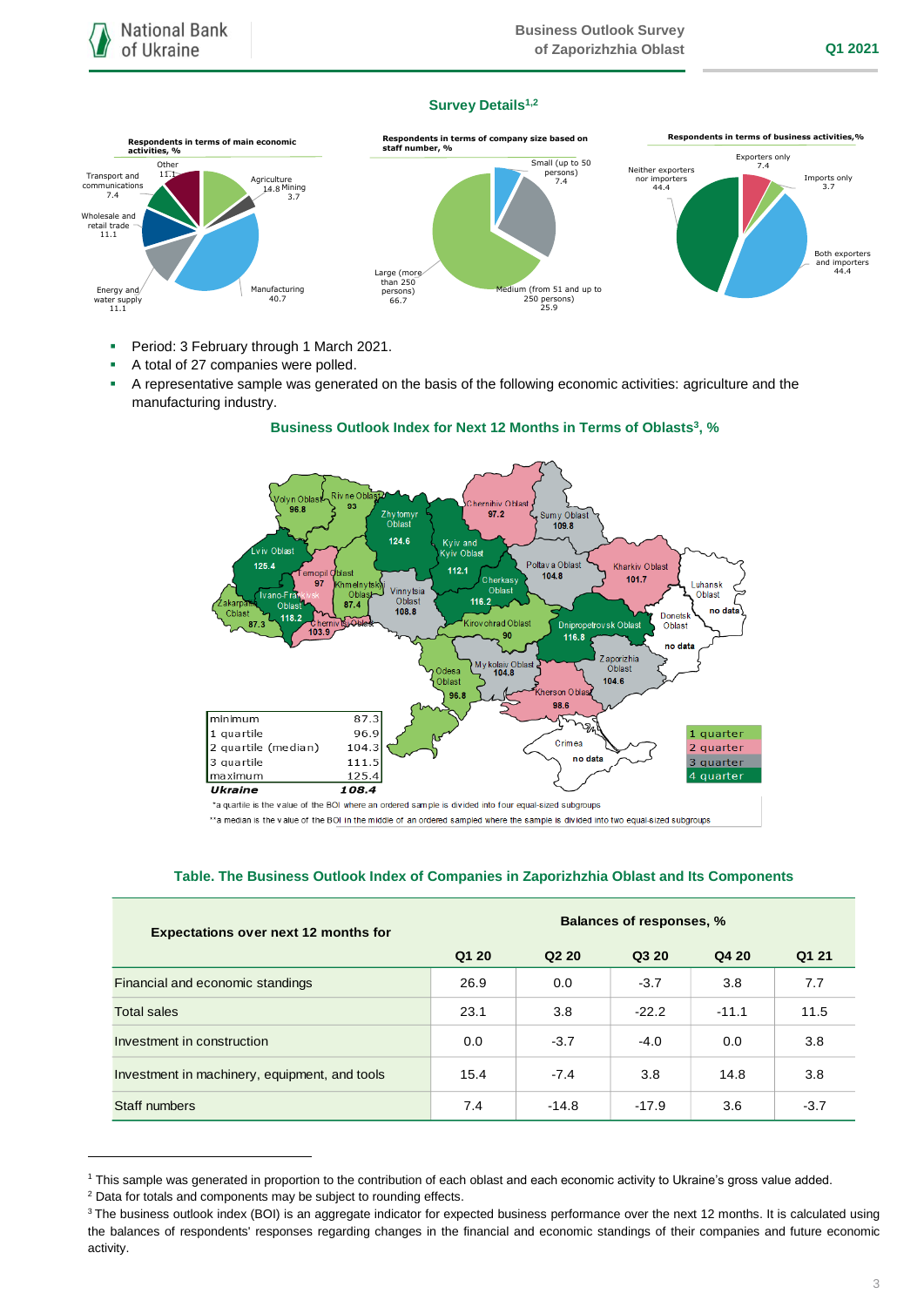### Figure 1 Figure 2





**Companies' economic activity as of the time of the survey, balance of responses**



## Figure 5 **Figure 6**



# Figure 3 **Figure 4**

**Staff level and wage cost expectations for next 12 months, balance of responses**





**Expectations of producer prices for next 12 months,**